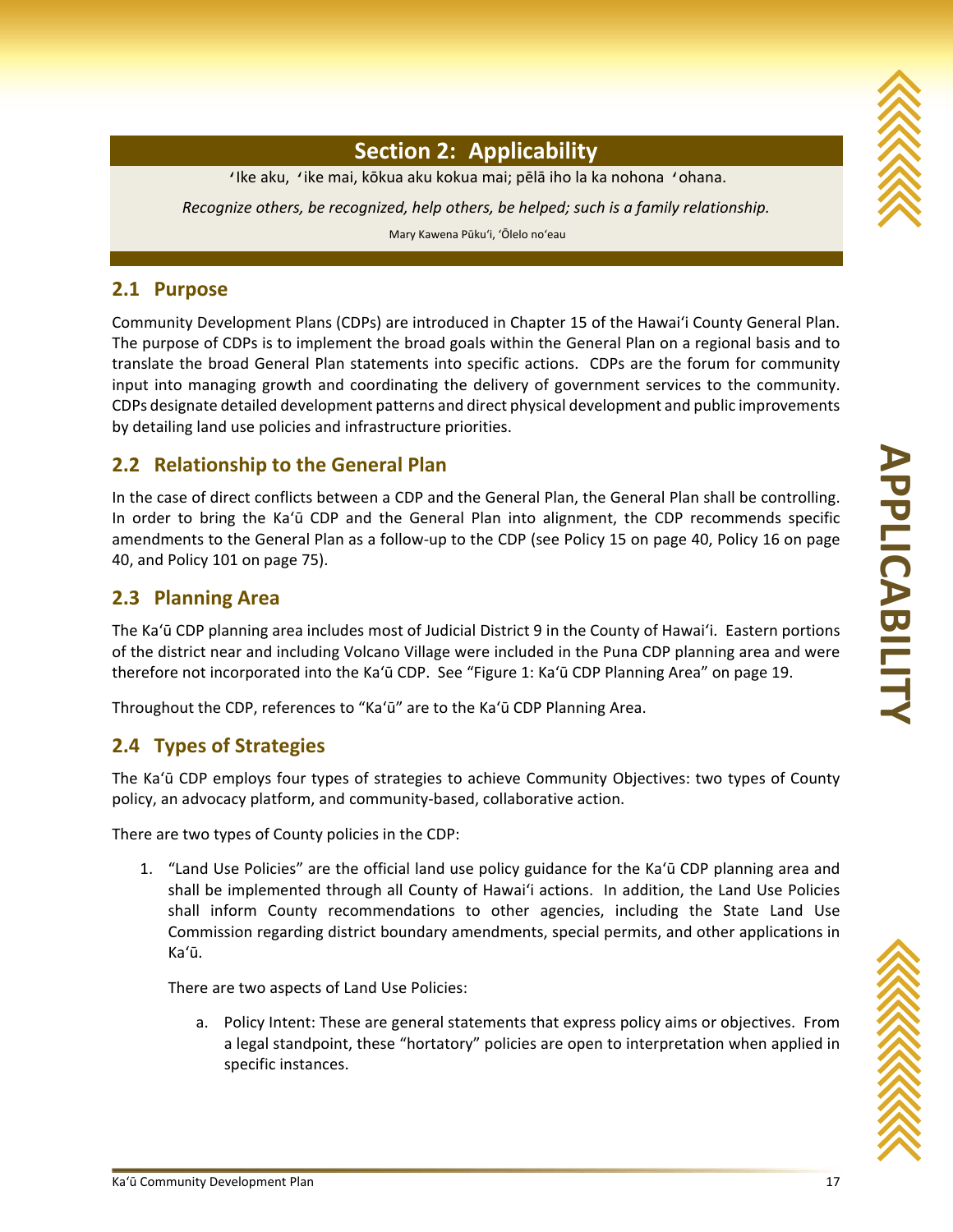b. Policy Controls: These limit the range of decisions that can be made in the future, like land use policies that specifically designate future settlement or transportation patterns. which, from a legal standpoint, means the policy is imperative or mandatory. These binding, sometimes restrictive policy controls often include use of the term "shall,"

The CDP distinguishes these two aspects of Land Use Policy.

 including operating and capital budgets. These policies are not mandated, legally‐binding, or self‐ before being implemented (e.g., land acquisition, capital improvement appropriations, code 2. "County Actions" are the official County policies to guide future County priorities and initiatives, implementing; rather, they often require additional legislative and administrative directives changes, incentive measures).

 Objectives. In those cases, in the CDP, the existing policies are reiterated or tailored to the specific context in Ka'ū, and references for the existing policies are included. If the referenced existing policies are In many cases, existing State and County policies support the implementation of Ka'ū Community changed following adoption of the CDP, the CDP policies shall stand unless otherwise amended or unless superseded by prevailing policy in the General Plan or State or federal law.

 None of the Ka'ū Community Objectives can be achieved by the County alone. Some important policies fall outside jurisdiction, while other initiatives must be led by the community. Therefore, the CDP includes two additional types of strategies:

- 3. "Advocacy" strategies are actions by non‐County agencies and organizations that would help advance implementation of the CDP. It is assumed that the Action Committee, County agencies, and County, State, and federal elected officials will work in collaboration with agencies and other organizations to advance the CDP's advocacy program.
- 4. "Community‐based, Collaborative Actions" are initiatives that must be led by the community with support from a broad range of organizations and agencies.

#### **2.5 CDP Implementation Roles and Guides**

 There is a strong connection between each type of CDP strategy and roles during CDP implementation. The success of CDP implementation will largely depend on each partner focusing where it can make the biggest difference. Therefore, to facilitate CDP implementation,

- "Land Use Policies" are re-organized in "Appendix 6: Land Use Policy Guide" to provide clear land use planning and permitting guidance to public and private planners and to policymakers.
- "County Actions" and "Advocacy" strategies are re-organized by agency in "Appendix 7: Guidance to Agencies."
- "Community‐based, Collaborative Actions" are explained in detail in "Appendix 8A: Community‐ Based, Collaborative Action Guide."

#### **2.6 Strategy Summaries**

 intersection and complementarities of CDP strategies, "Table 1: CDP Strategies by Community Objective" To simplify searches for CDP strategies by Community Objective and by place and to demonstrate the and "Table 2: CDP Strategies by Place" are included below.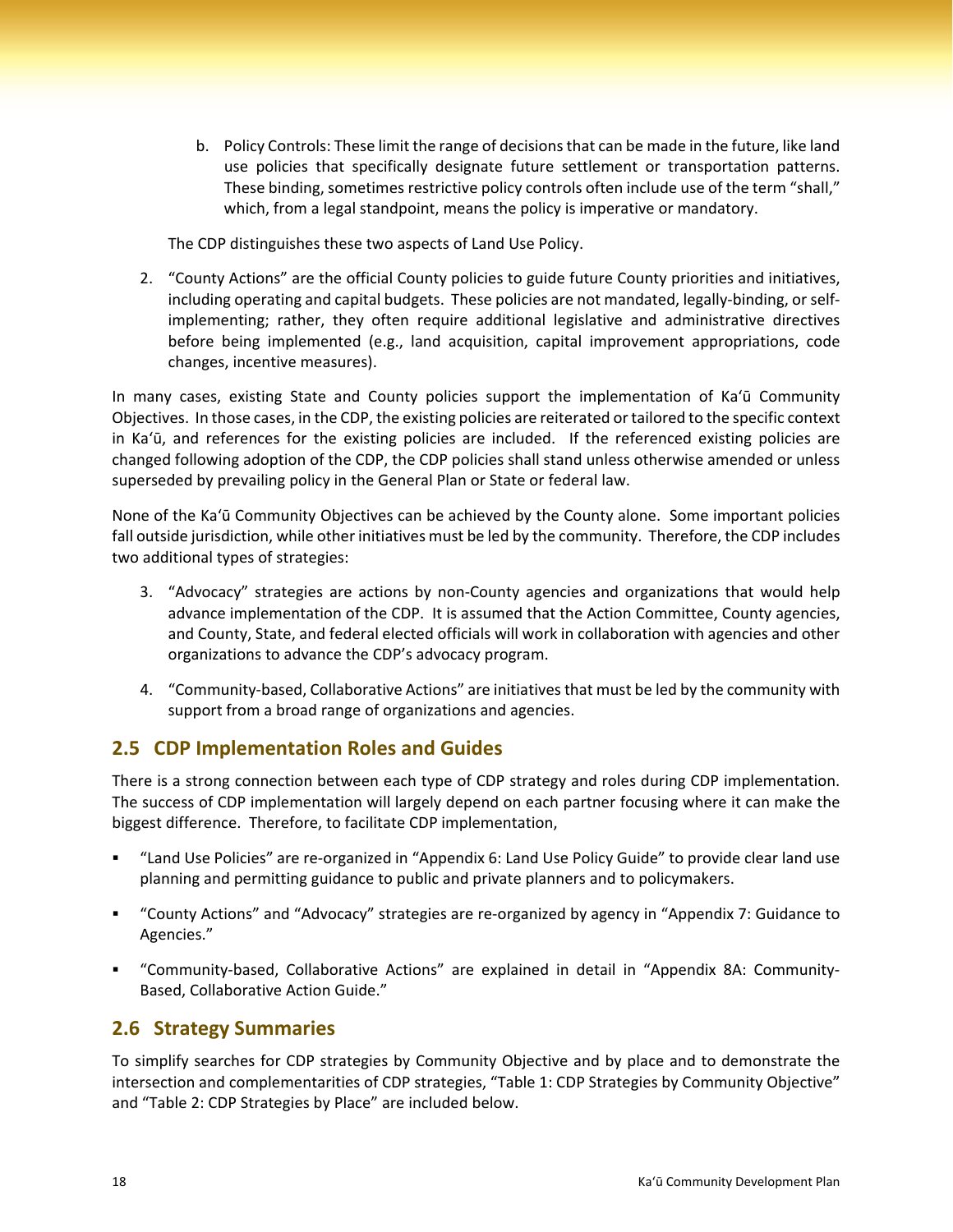**Figure 1: Ka'ū CDP Planning Area**

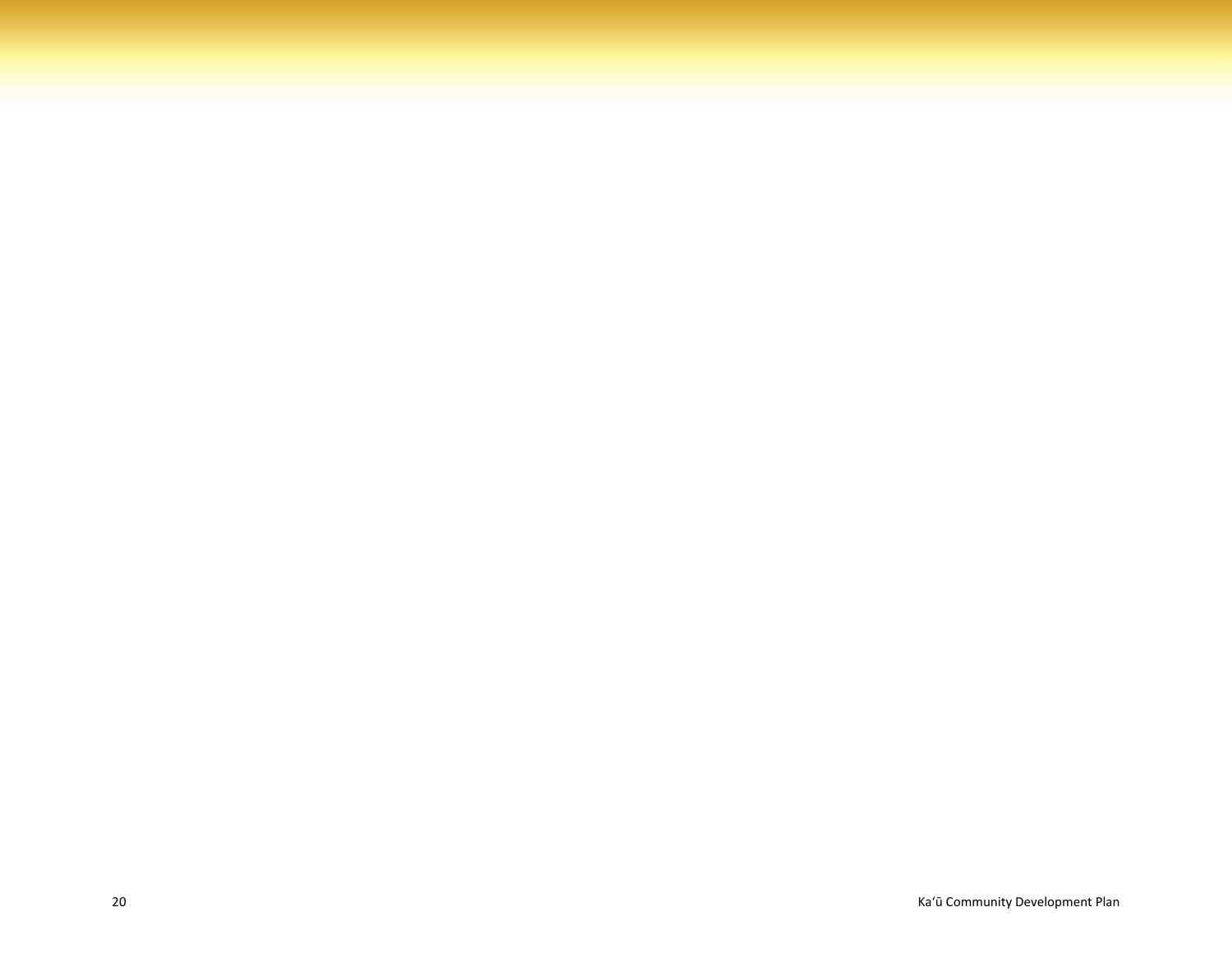#### **2.6.1 CDP Strategies by Community Objective**

## **Table 1: CDP Strategies by Community Objective**

|                            | <b>Land Use Policies</b>   |                      |                                 | Community-Based,             |
|----------------------------|----------------------------|----------------------|---------------------------------|------------------------------|
| <b>Community Objective</b> |                            | <b>County Action</b> | <b>Advocacy Program</b>         | <b>Collaborative Action</b>  |
| 1) Encourage future        | <b>Settlement Patterns</b> | Policy 15 (page 40)  |                                 | Community Action 1 (page 41) |
| settlement patterns        | Policy 1 (page 38)         | Policy 16 (page 40)  |                                 |                              |
| that are safe,             | Policy 2 (page 38)         | Policy 17 (page 40)  |                                 |                              |
| sustainable, and           | Policy 3 (page 39)         | Policy 18 (page 40)  |                                 |                              |
| connected. They should     | Policy 4 (page 39)         | Policy 19 (page 40)  |                                 |                              |
| protect people and         | Policy 5 (page 39)         | Policy 93 (page 74)  |                                 |                              |
| community facilities       | Policy 6 (page 39)         | Policy 120 (page 81) |                                 |                              |
| from natural hazards,      | Policy 7 (page 39)         |                      |                                 |                              |
| and they should honor      | Policy 8 (page 39)         |                      |                                 |                              |
| the best of Ka'ū's         | Policy 9 (page 39)         |                      |                                 |                              |
| historic precedents:       | Policy 10 (page 40)        |                      |                                 |                              |
| concentrating new          | Policy 11 (page 40)        |                      |                                 |                              |
| commercial and             | Policy 12 (page 40)        |                      |                                 |                              |
| residential development    | Policy 13 (page 40)        |                      |                                 |                              |
| in compact, walkable,      | Policy 14 (page 40)        |                      |                                 |                              |
| mixed-use town/village     | Protect the Coast          | Policy 22 (page 50)  | 4.1.3.1 U.S. Congress (page 50) | Community Action 2 (page 51) |
| centers, allowing rural    | Policy 24 (page 52)        | Policy 31 (page 54)  | 4.2.4.1 Department of Land and  |                              |
| development in the         | Policy 25 (page 52)        |                      | Natural Resources (page 54)     |                              |
| rural lands, and limiting  | Policy 27 (page 52)        |                      |                                 |                              |
| development on             | Policy 29 (page 53)        |                      |                                 |                              |
| shorelines.                | Shoreline Setback          | Policy 30 (page 54)  |                                 |                              |
|                            | Policy 23 (page 52)        |                      |                                 |                              |
|                            | Policy 26 (page 52)        |                      |                                 |                              |
|                            | Policy 28 (page 52)        |                      |                                 |                              |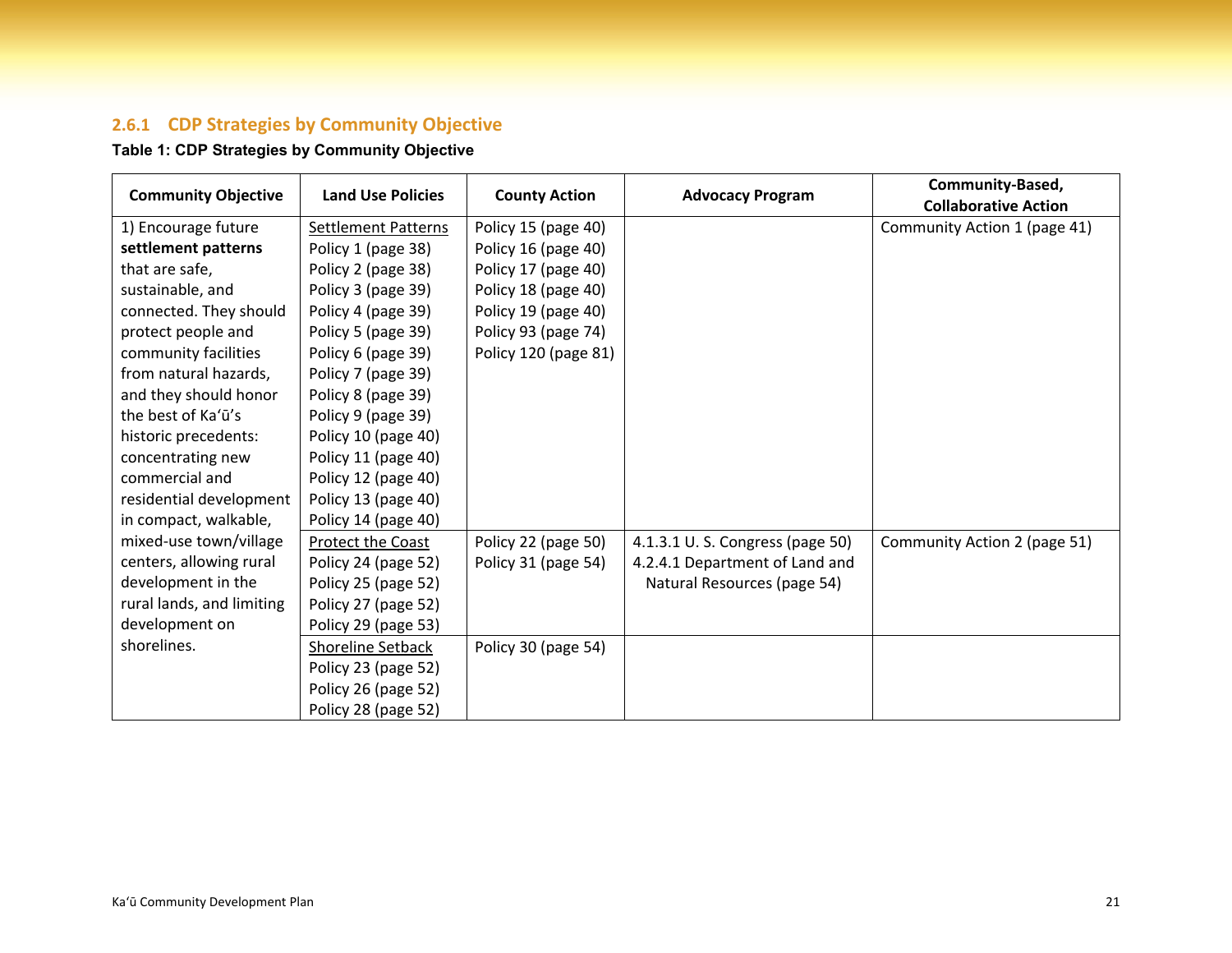| <b>Community Objective</b> | <b>Land Use Policies</b> | <b>County Action</b> | <b>Advocacy Program</b>         | Community-Based,             |
|----------------------------|--------------------------|----------------------|---------------------------------|------------------------------|
|                            |                          |                      | 4.2.4.1 Department of Land and  | <b>Collaborative Action</b>  |
|                            | Mauka Forests            | Policy 21 (page 50)  |                                 | Community Action 2 (page 51) |
|                            | Policy 25 (page 52)      | Policy 64 (page 62)  | Natural Resources (page 54)     | Community Action 3 (page 51) |
|                            | Policy 52 (page 59)      |                      | 4.4.4.1 Office of Planning,     |                              |
|                            | Policy 62 (page 62)      |                      | Department of Business,         |                              |
|                            | Policy 69 (page 65)      |                      | Economic Development and        |                              |
|                            |                          |                      | Tourism (page 59)               |                              |
| 2) Preserve prime and      | Agricultural Land        | Policy 21 (page 50)  | 4.3.4.1 State Legislature (page | Community Action 2 (page 51) |
| other viable agricultural  | Policy 32 (page 55)      | Policy 45 (page 57)  | 58)                             | Community Action 3 (page 51) |
| lands and preserve and     | Policy 33 (page 55)      | Policy 47 (page 57)  |                                 |                              |
| enhance viewscapes         | Policy 34 (page 55)      | Policy 48 (page 58)  |                                 |                              |
| that exemplify Ka'ū's      | Policy 35 (page 55)      | Policy 49 (page 58)  |                                 |                              |
| rural character.           | Policy 36 (page 55)      | Policy 50 (page 58)  |                                 |                              |
|                            | Policy 37 (page 55)      | Policy 51 (page 58)  |                                 |                              |
|                            | Policy 38 (page 55)      | Policy 143 (page 90) |                                 |                              |
|                            | Policy 39 (page 56)      | Policy 150 (page 94) |                                 |                              |
|                            | Policy 40 (page 56)      |                      |                                 |                              |
|                            | Policy 41 (page 56)      |                      |                                 |                              |
|                            | Policy 42 (page 57)      |                      |                                 |                              |
|                            | Policy 43 (page 57)      |                      |                                 |                              |
|                            | Policy 44 (page 57)      |                      |                                 |                              |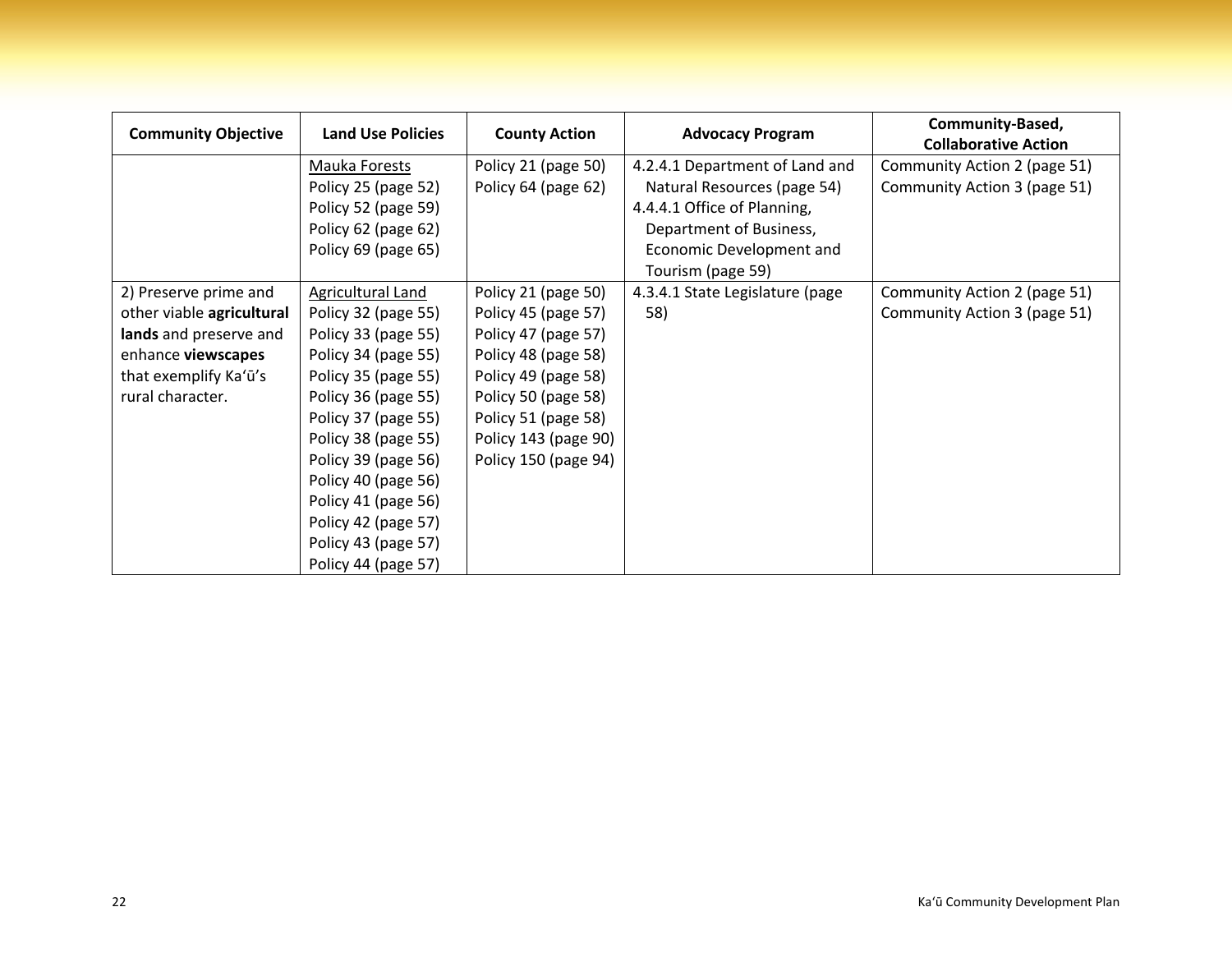| <b>Community Objective</b> | <b>Land Use Policies</b>  | <b>County Action</b> | <b>Advocacy Program</b>         | Community-Based,              |
|----------------------------|---------------------------|----------------------|---------------------------------|-------------------------------|
|                            |                           |                      |                                 | <b>Collaborative Action</b>   |
|                            | Viewscapes                | Policy 59 (page 61)  |                                 | Community Action 4 (page 61)  |
|                            | Policy 12 (page 40)       | Policy 60 (page 61)  |                                 |                               |
|                            | Policy 14 (page 40)       | Policy 61 (page 61)  |                                 |                               |
|                            | Policy 27 (page 52)       |                      |                                 |                               |
|                            | Policy 28 (page 52)       |                      |                                 |                               |
|                            | Policy 33 (page 55)       |                      |                                 |                               |
|                            | Policy 38 (page 55)       |                      |                                 |                               |
|                            | Policy 39 (page 56)       |                      |                                 |                               |
|                            | Policy 53 (page 60)       |                      |                                 |                               |
|                            | Policy 54 (page 60)       |                      |                                 |                               |
|                            | Policy 55 (page 60)       |                      |                                 |                               |
|                            | Policy 56 (page 60)       |                      |                                 |                               |
|                            | Policy 57 (page 60)       |                      |                                 |                               |
|                            | Policy 58 (page 60)       |                      |                                 |                               |
| 3) Protect, restore, and   | Policy 12 (page 40)       | Policy 64 (page 62)  | 4.6.4.5 Department of Land and  | Community Action 2 (page 51)  |
| enhance ecosystems,        | Policy 14 (page 40)       | Policy 68 (page 63)  | Natural Resources (page 63)     | Community Action 3 (page 51)  |
| including mauka forests    | Policy 25 (page 52)       | Policy 129 (page 83) |                                 | Community Action 5 (page 63)  |
| and the shorelines,        | Policy 62 (page 62)       |                      |                                 | Community Action 6 (page 64)  |
| while assuring             | Policy 63 (page 62)       |                      |                                 | Community Action 19 (page 83) |
| responsible access for     | Land Preserves            | Policy 20 (page 50)  | 4.1.3.1 U.S. Congress (page 50) | Community Action 29 (page 97) |
| residents and for          |                           | Policy 21 (page 50)  | 4.1.3.2 National Park Service   |                               |
| visitors.                  |                           | Policy 22 (page 50)  | (page 50)                       |                               |
|                            |                           | Policy 82 (page 67)  |                                 |                               |
|                            | <b>Coastal Management</b> | Policy 30 (page 54)  | 4.6.4.2 Army Corps of Engineers |                               |
|                            | Policy 23 (page 52)       | Policy 31 (page 54)  | (page 63)                       |                               |
|                            | Policy 24 (page 52)       | Policy 65 (page 62)  | 4.6.4.6 Department of Hawaiian  |                               |
|                            | Policy 26 (page 52)       | Policy 66 (page 62)  | Home Lands (page 63)            |                               |
|                            | Policy 27 (page 52)       | Policy 67 (page 62)  |                                 |                               |
|                            | Policy 28 (page 52)       |                      |                                 |                               |
|                            | Policy 29 (page 53)       |                      |                                 |                               |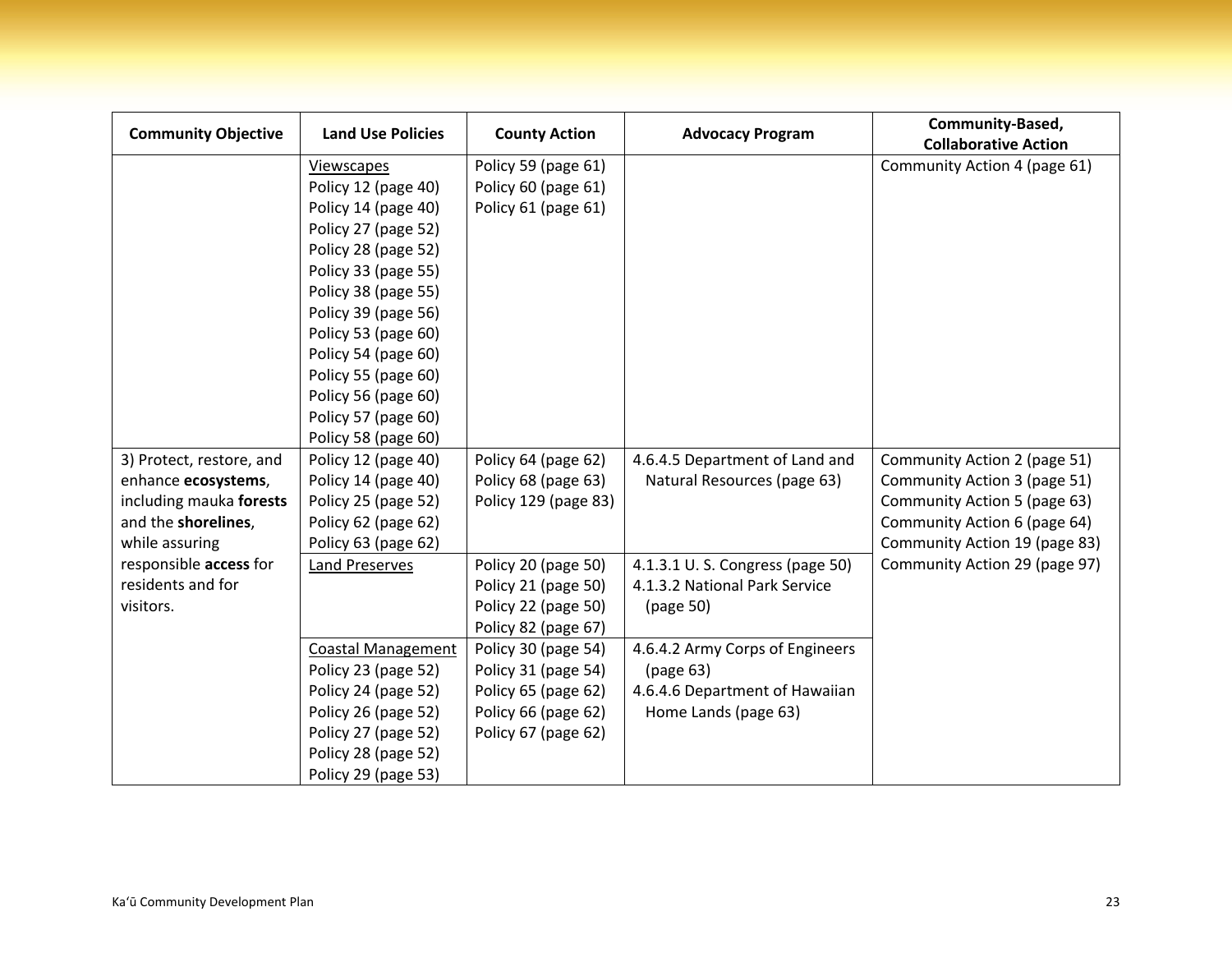| <b>Community Objective</b> | <b>Land Use Policies</b> |                      | <b>County Action</b><br><b>Advocacy Program</b> | Community-Based,              |
|----------------------------|--------------------------|----------------------|-------------------------------------------------|-------------------------------|
|                            |                          |                      |                                                 | <b>Collaborative Action</b>   |
|                            | <b>Nearshore Waters</b>  |                      | 4.6.4.3 State Legislature (page                 |                               |
|                            |                          |                      | 63)                                             |                               |
|                            |                          |                      | 4.6.4.4 Department of Health                    |                               |
|                            |                          |                      | (page 63)                                       |                               |
|                            | <b>Agricultural Land</b> |                      | 4.6.4.1 U.S. Congress (page 63)                 |                               |
|                            |                          |                      | 4.6.4.3 State Legislature (page                 |                               |
|                            |                          |                      | 63)                                             |                               |
|                            | Mauka Forests            |                      | 4.6.4.7 Three Mountain Alliance                 |                               |
|                            | Policy 52 (page 59)      |                      | (TMA) (page 63)                                 |                               |
|                            | <b>Public Access</b>     | Policy 22 (page 50)  | 4.8.4.1 State Legislature (page                 | Community Action 13 (page 68) |
|                            | Policy 70 (page 65)      | Policy 82 (page 67)  | 67)                                             |                               |
|                            | Policy 79 (page 67)      | Policy 83 (page 67)  | 4.8.4.2 Three Mountain Alliance                 |                               |
|                            | Policy 80 (page 67)      |                      | (TMA) (page 68)                                 |                               |
|                            | Policy 81 (page 67)      |                      |                                                 |                               |
| 4) Protect, restore, and   | Policy 12 (page 40)      | Policy 20 (page 50)  | 4.1.3.1 U.S. Congress (page 50)                 | Community Action 2 (page 51)  |
| enhance Ka'ū's unique      | Policy 14 (page 40)      | Policy 21 (page 50)  | 4.1.3.2 National Park Service                   | Community Action 4 (page 61)  |
| cultural assets,           | Policy 24 (page 52)      | Policy 22 (page 50)  | (page 50)                                       | Community Action 7 (page 66)  |
| including archeological    | Policy 27 (page 52)      | Policy 31 (page 54)  | 4.7.4.1 State Legislature (page                 | Community Action 8 (page 66)  |
| and historic sites and     | Policy 52 (page 59)      | Policy 76 (page 66)  | 66)                                             | Community Action 9 (page 66)  |
| historic buildings.        | Policy 69 (page 65)      | Policy 129 (page 83) |                                                 | Community Action 10 (page 66) |
|                            | Policy 70 (page 65)      |                      |                                                 | Community Action 11 (page 66) |
|                            | Policy 71 (page 65)      |                      |                                                 | Community Action 12 (page 66) |
|                            |                          |                      |                                                 | Community Action 19 (page 83) |
|                            |                          |                      |                                                 | Community Action 29 (page 97) |
| 5) Establish and enforce   | Policy 71 (page 65)      | Policy 77 (page 66)  |                                                 | Community Action 10 (page 66) |
| standards for              | Policy 72 (page 65)      | Policy 78 (page 66)  |                                                 |                               |
| development and            | Policy 73 (page 65)      |                      |                                                 |                               |
| construction that reflect  | Policy 74 (page 66)      |                      |                                                 |                               |
| community values of        | Policy 75 (page 66)      |                      |                                                 |                               |
| architectural beauty       |                          |                      |                                                 |                               |
| and distinctiveness.       |                          |                      |                                                 |                               |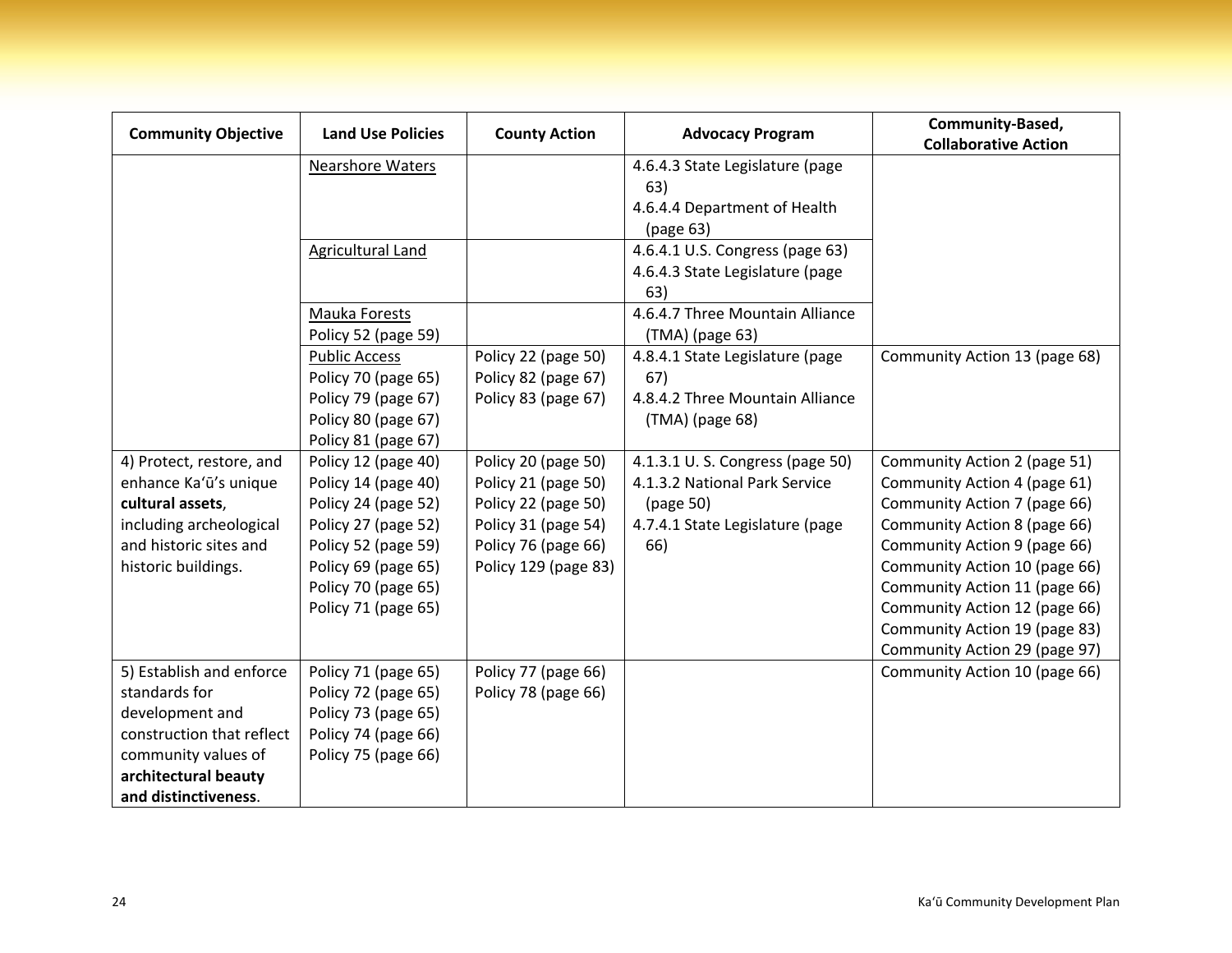|                            | <b>Land Use Policies</b>      |                      |                                | Community-Based,              |
|----------------------------|-------------------------------|----------------------|--------------------------------|-------------------------------|
| <b>Community Objective</b> |                               | <b>County Action</b> | <b>Advocacy Program</b>        | <b>Collaborative Action</b>   |
| 6) Encourage               |                               |                      |                                | Community Action 3 (page 51)  |
| community-based            |                               |                      |                                | Community Action 4 (page 61)  |
| management plans to        |                               |                      |                                | Community Action 5 (page 63)  |
| assure that human          |                               |                      |                                | Community Action 6 (page 64)  |
| activity doesn't degrade   |                               |                      |                                | Community Action 7 (page 66)  |
| the quality of Ka'ū's      |                               |                      |                                | Community Action 8 (page 66)  |
| unique natural and         |                               |                      |                                | Community Action 9 (page 66)  |
| cultural landscape.        |                               |                      |                                | Community Action 10 (page 66) |
|                            |                               |                      |                                | Community Action 11 (page 66) |
|                            |                               |                      |                                | Community Action 12 (page 66) |
|                            |                               |                      |                                | Community Action 13 (page 68) |
|                            |                               |                      |                                | Community Action 14 (page 70) |
|                            |                               |                      |                                | Community Action 19 (page 83) |
|                            |                               |                      |                                | Community Action 29 (page 97) |
| 7) Identify viable sites   | Policy 1 (page 38)            | Policy 89 (page 72)  | 5.1.4.1 Department of          | Community Action 15 (page 73) |
| for critical community     | Policy 3 (page 39)            | Policy 90 (page 72)  | <b>Accounting and General</b>  |                               |
| infrastructure, including  | Policy 4 (page 39)            | Policy 91 (page 72)  | Services, State of Hawai'i and |                               |
| water, emergency           | Policy 5 (page 39)            | Policy 92 (page 72)  | US Postal Service (page 73)    |                               |
| services and educational   | Water                         | Policy 93 (page 74)  | 5.2.3.1 Department of Hawaiian | Community Action 15 (page 73) |
| facilities to serve both   |                               | Policy 138 (page 88) | Homelands (DHHL) (page 74)     |                               |
| youth and adults.          | <b>Emergency &amp; Health</b> | Policy 110 (page 79) | 5.6.3.1 Hawai'i Health Systems | Community Action 15 (page 73) |
|                            | Facilities & Services         | Policy 111 (page 79) | Corporation (page 79)          | Community Action 17 (page 80) |
|                            |                               | Policy 112 (page 79) |                                |                               |
|                            |                               | Policy 113 (page 79) |                                |                               |
|                            |                               | Policy 114 (page 79) |                                |                               |
|                            |                               | Policy 115 (page 79) |                                |                               |
|                            |                               | Policy 116 (page 80) |                                |                               |
|                            |                               | Policy 117 (page 80) |                                |                               |
|                            |                               | Policy 118 (page 80) |                                |                               |
|                            |                               | Policy 119 (page 80) |                                |                               |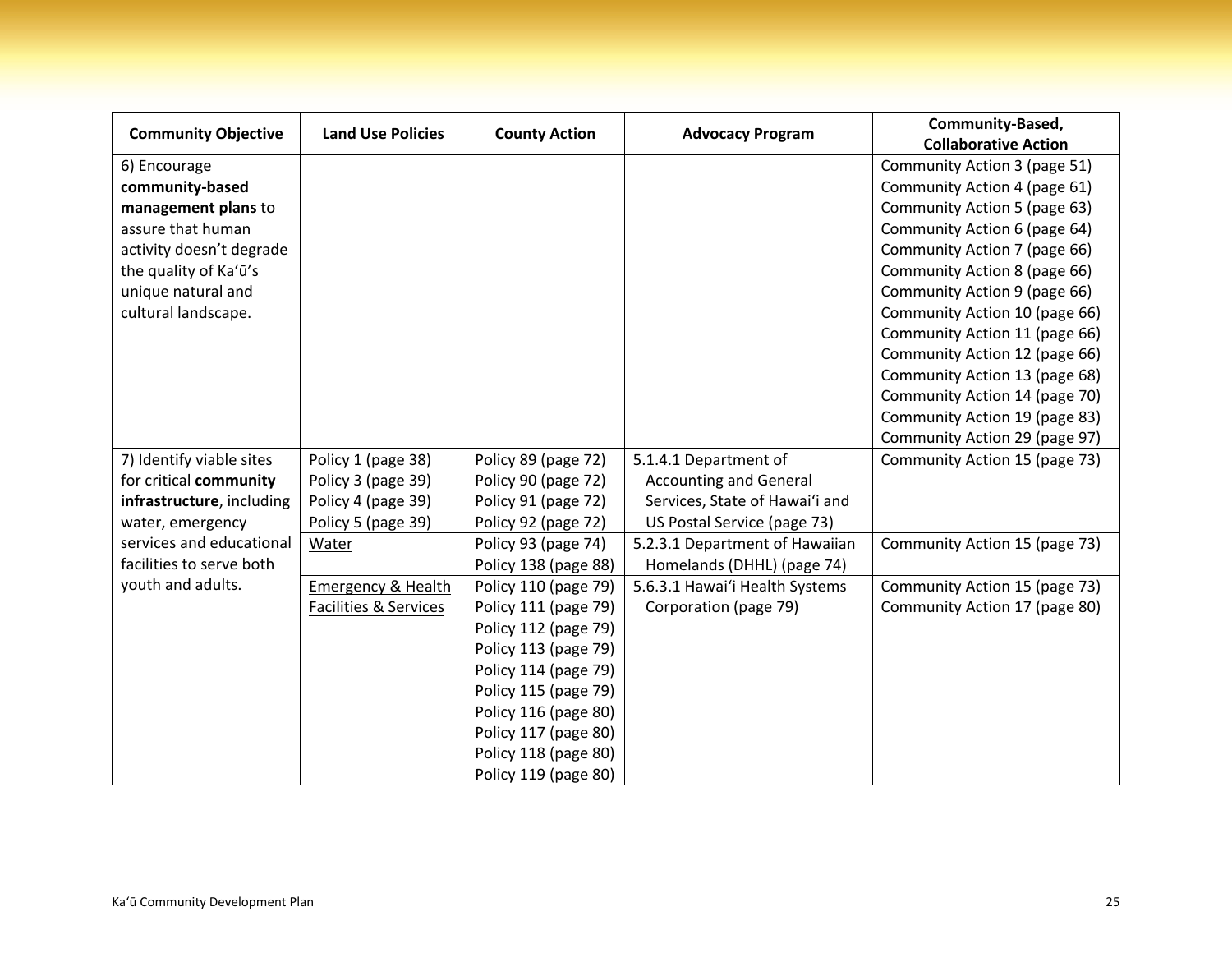| <b>Community Objective</b> | <b>Land Use Policies</b>    | <b>County Action</b> | <b>Advocacy Program</b>           | Community-Based,              |
|----------------------------|-----------------------------|----------------------|-----------------------------------|-------------------------------|
|                            |                             |                      |                                   | <b>Collaborative Action</b>   |
|                            | <b>Environmental Mgmt</b>   | Policy 120 (page 81) | 5.8.3.1 Department of Health      | Community Action 15 (page 73) |
|                            |                             | Policy 121 (page 81) | (page 81)                         |                               |
|                            |                             | Policy 122 (page 81) |                                   |                               |
|                            |                             | Policy 123 (page 81) |                                   |                               |
|                            | <b>Education Facilities</b> | Policy 124 (page 82) | 5.9.3.1 State Legislature (page   | Community Action 18 (page 82) |
|                            |                             |                      | 82)                               | Community Action 22 (page 86) |
|                            |                             |                      | 5.9.3.2 Department of Education   |                               |
|                            |                             |                      | (page 82)                         |                               |
|                            |                             |                      | 5.9.3.3 State Libraries (page 82) |                               |
|                            |                             |                      | 5.9.3.4 Department of             |                               |
|                            |                             |                      | Education, University of          |                               |
|                            |                             |                      | Hawai'i, Office of Hawaiian       |                               |
|                            |                             |                      | Affairs, and Kamehameha           |                               |
|                            |                             |                      | Schools (page 82)                 |                               |
|                            | Parks                       | Policy 22 (page 50)  | 4.10.3.1 Department of Land and   | Community Action 14 (page 70) |
|                            |                             | Policy 65 (page 62)  | Natural Resources (page 70)       | Community Action 15 (page 73) |
|                            |                             | Policy 88 (page 70)  | 4.10.3.2 Department of            | Community Action 16 (page 76) |
|                            |                             | Policy 113 (page 79) | Hawaiian Home Lands (page         | Community Action 19 (page 83) |
|                            |                             | Policy 125 (page 83) | 70)                               | Community Action 20 (page 83) |
|                            |                             | Policy 126 (page 83) | 4.10.3.3 Three Mountain           | Community Action 29 (page 97) |
|                            |                             | Policy 127 (page 83) | Alliance (TMA) (page 70)          |                               |
|                            |                             | Policy 128 (page 83) |                                   |                               |
|                            |                             | Policy 129 (page 83) |                                   |                               |
|                            |                             | Policy 130 (page 83) |                                   |                               |
| 8) Establish a rural       | Roadway Network             | Policy 95 (page 75)  | 5.3.4.1 Department of             | Community Action 16 (page 76) |
| transportation             | Policy 94 (page 75)         | Policy 96 (page 75)  | Transportation (page 75)          |                               |
| network, including         |                             | Policy 97 (page 75)  |                                   |                               |
| roadway alternatives to    |                             | Policy 98 (page 75)  |                                   |                               |
| Highway 11, a regional     |                             | Policy 99 (page 75)  |                                   |                               |
| trail system, and an       |                             | Policy 100 (page 75) |                                   |                               |
|                            |                             | Policy 101 (page 75) |                                   |                               |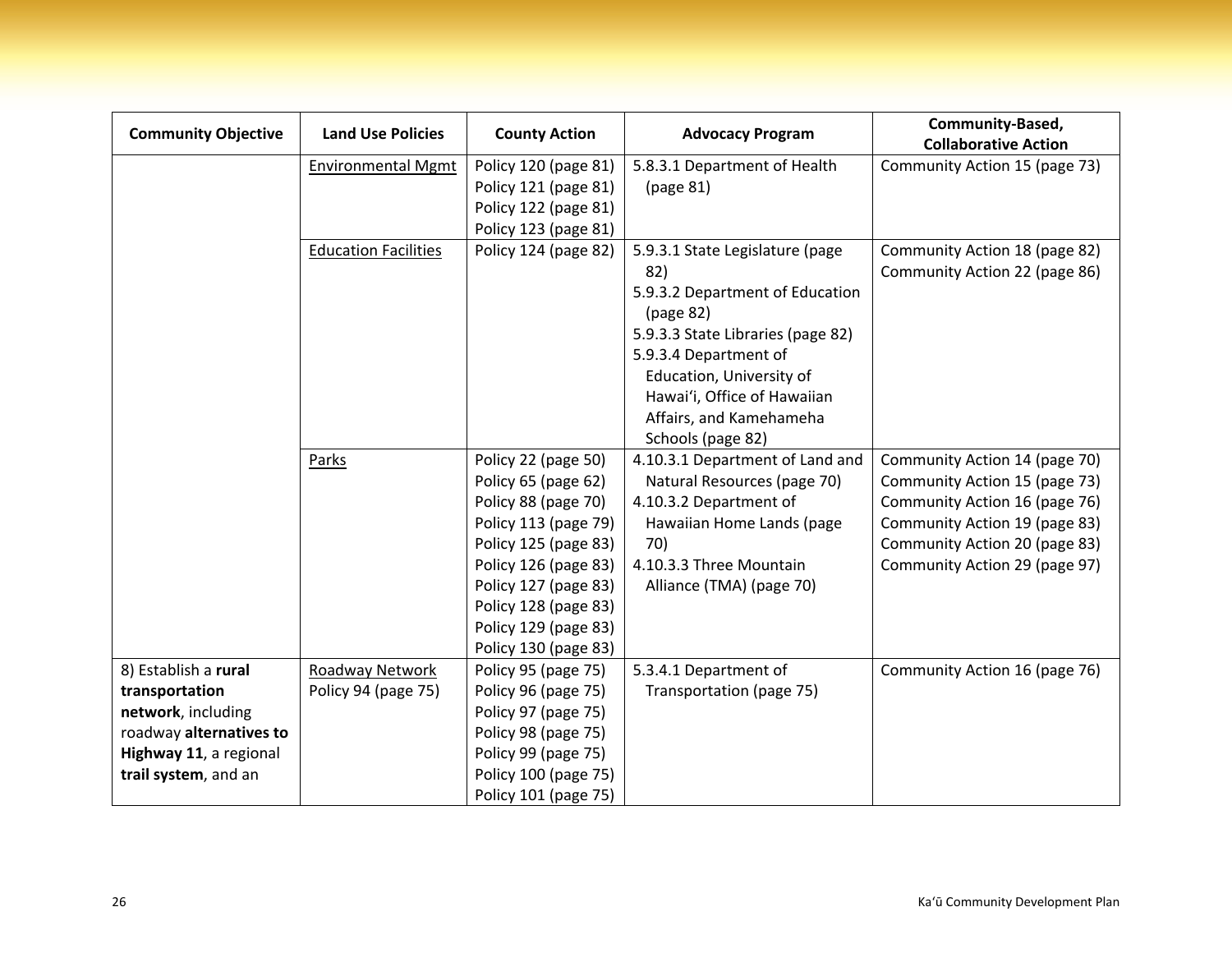| <b>Community Objective</b> | <b>Land Use Policies</b>     | <b>County Action</b>  | <b>Advocacy Program</b>         | Community-Based,<br><b>Collaborative Action</b> |
|----------------------------|------------------------------|-----------------------|---------------------------------|-------------------------------------------------|
| interconnected transit     | <b>Alternate Routes</b>      | Policy 102 (page 77)  |                                 | Community Action 15 (page 73)                   |
| system.                    |                              | Policy 103 (page 77)  |                                 |                                                 |
|                            |                              | Policy 104 (page 77)  |                                 |                                                 |
|                            |                              | Policy 105 (page 77)  |                                 |                                                 |
|                            |                              | Policy 118 (page 80)  |                                 |                                                 |
|                            | <b>Mass Transit</b>          | Policy 106 (page 78)  |                                 |                                                 |
|                            |                              | Policy 107 (page 78)  |                                 |                                                 |
|                            |                              | Policy 108 (page 78)  |                                 |                                                 |
|                            |                              | Policy 109 (page 78)  |                                 |                                                 |
|                            | <b>Regional Trail System</b> | Policy 85 (page 69)   | 4.9.4.1 National Park Service   | Community Action 13 (page 68)                   |
|                            | Policy 84 (page 69)          | Policy 86 (page 69)   | (page 69)                       | Community Action 29 (page 97)                   |
|                            |                              | Policy 87 (page 69)   | 4.9.4.2 Department of Land and  |                                                 |
|                            |                              |                       | Natural Resources (page 69)     |                                                 |
|                            |                              |                       | 4.9.4.3 Three Mountain Alliance |                                                 |
|                            |                              |                       | (page 69)                       |                                                 |
| 9) Preserve and greatly    | Policy 24 (page 52)          | Policy 82 (page 67)   | 4.8.4.1 State Legislature (page | Community Action 13 (page 68)                   |
| enhance na 'ohana          | Policy 25 (page 52)          | 1.1.1.1a.i. Policy 83 | 67)                             | Community Action 29 (page 97)                   |
| economy.                   | Policy 27 (page 52)          | (page 67)             | 4.8.4.2 Three Mountain Alliance |                                                 |
|                            | Policy 38 (page 55)          |                       | (TMA) (page 68)                 |                                                 |
|                            | Policy 52 (page 59)          |                       |                                 |                                                 |
|                            | Policy 62 (page 62)          |                       |                                 |                                                 |
|                            | Policy 70 (page 65)          |                       |                                 |                                                 |
|                            | Policy 79 (page 67)          |                       |                                 |                                                 |
|                            | Policy 80 (page 67)          |                       |                                 |                                                 |
|                            | Policy 81 (page 67)          |                       |                                 |                                                 |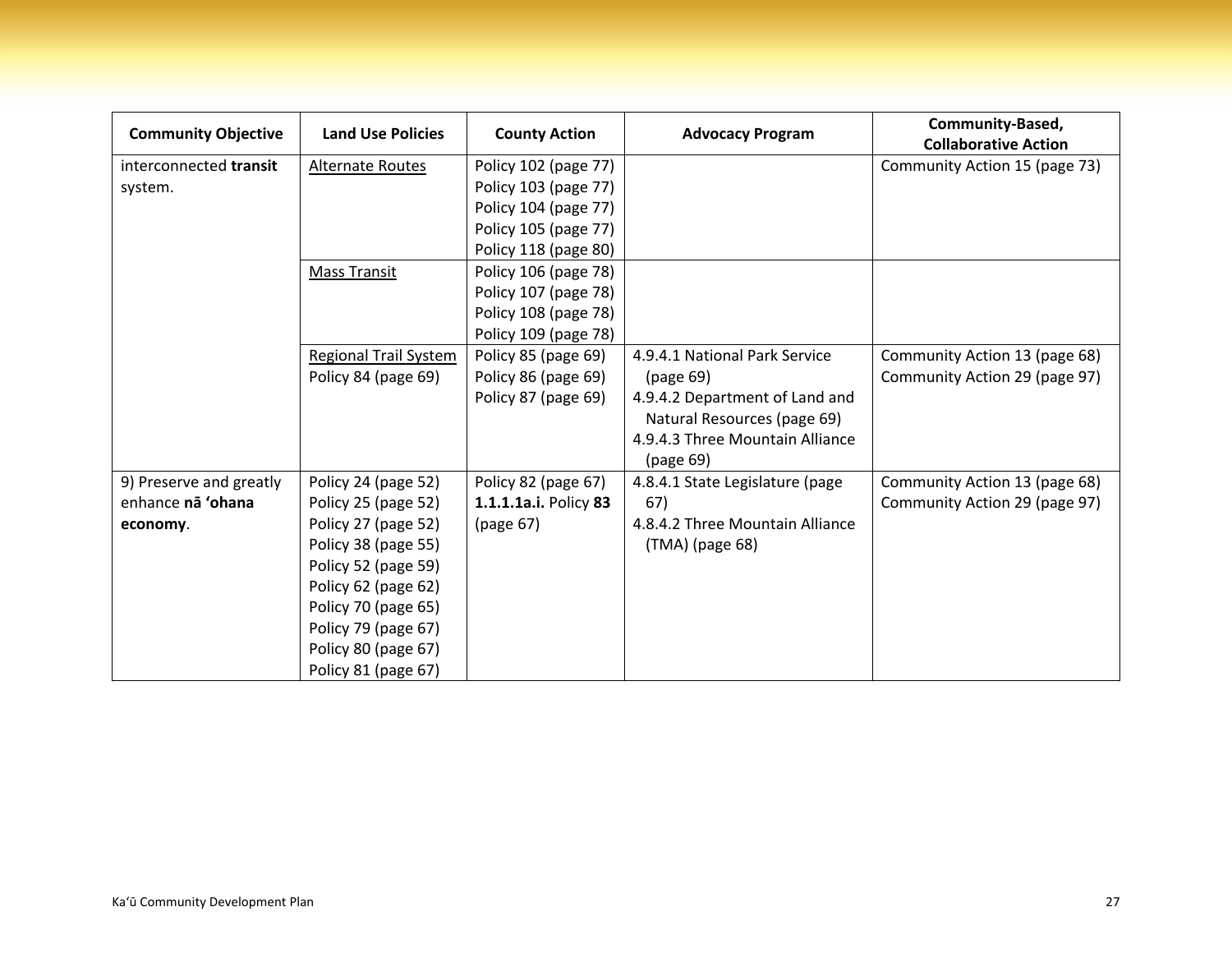| <b>Community Objective</b> | <b>Land Use Policies</b>  | <b>County Action</b> | <b>Advocacy Program</b>        | Community-Based,<br><b>Collaborative Action</b> |
|----------------------------|---------------------------|----------------------|--------------------------------|-------------------------------------------------|
| 10) Encourage and          | Policy 32 (page 55)       | Policy 136 (page 88) | 6.3.4.1 Agribusiness           | Community Action 24 (page 89)                   |
| enhance agriculture,       | Policy 35 (page 55)       | Policy 137 (page 88) | <b>Development Corporation</b> |                                                 |
| ranching, and related      | Policy 38 (page 55)       | Policy 138 (page 88) | (page 89)                      |                                                 |
| economic                   | Policy 39 (page 56)       | Policy 139 (page 88) | 6.3.4.2 Board of Agriculture   |                                                 |
| infrastructure.            | Policy 40 (page 56)       | Policy 140 (page 89) | (page 89)                      |                                                 |
|                            | Policy 41 (page 56)       | Policy 141 (page 89) |                                |                                                 |
|                            | Policy 42 (page 57)       | Policy 150 (page 94) |                                |                                                 |
|                            | Policy 44 (page 57)       |                      |                                |                                                 |
| 11) Increase the number    | Policy 40 (page 56)       | Policy 131 (page 86) |                                | Community Action 21 (page 86)                   |
| and diversity of income    | Policy 41 (page 56)       | Policy 132 (page 86) |                                | Community Action 22 (page 86)                   |
| sources for residents,     |                           | Policy 133 (page 86) |                                | Community Action 23 (page 86)                   |
| including jobs and         |                           | Policy 135 (page 86) |                                | Community Action 29 (page 97)                   |
| entrepreneurial            | Renewable Energy          | Policy 142 (page 90) | 6.4.4.1 Legislature (page 90)  | Community Action 25 (page 90)                   |
| opportunities that         | Policy 38 (page 55)       | Policy 143 (page 90) |                                |                                                 |
| complement Ka'ū's          | Policy 58 (page 60)       |                      |                                |                                                 |
| ecology, culture and       | <b>Ecosystem Services</b> | Policy 64 (page 62)  |                                | Community Action 26 (page 91)                   |
| evolving demographics.     | Policy 25 (page 52)       | Policy 144 (page 91) |                                |                                                 |
|                            | Policy 52 (page 59)       |                      |                                |                                                 |
|                            | Policy 62 (page 62)       |                      |                                |                                                 |
|                            | Health & Wellness         | Policy 145 (page 92) |                                | Community Action 27 (page 92)                   |
|                            | Ed & Research             | Policy 146 (page 93) |                                | Community Action 22 (page 86)                   |
|                            |                           |                      |                                | Community Action 29 (page 97)                   |
|                            | Visitor                   | Policy 140 (page 89) |                                | Community Action 28 (page 94)                   |
|                            | Policy 5 (page 39)        | Policy 147 (page 94) |                                | Community Action 29 (page 97)                   |
|                            | Policy 6 (page 39)        | Policy 148 (page 94) |                                |                                                 |
|                            |                           | Policy 149 (page 94) |                                |                                                 |
|                            |                           | Policy 150 (page 94) |                                |                                                 |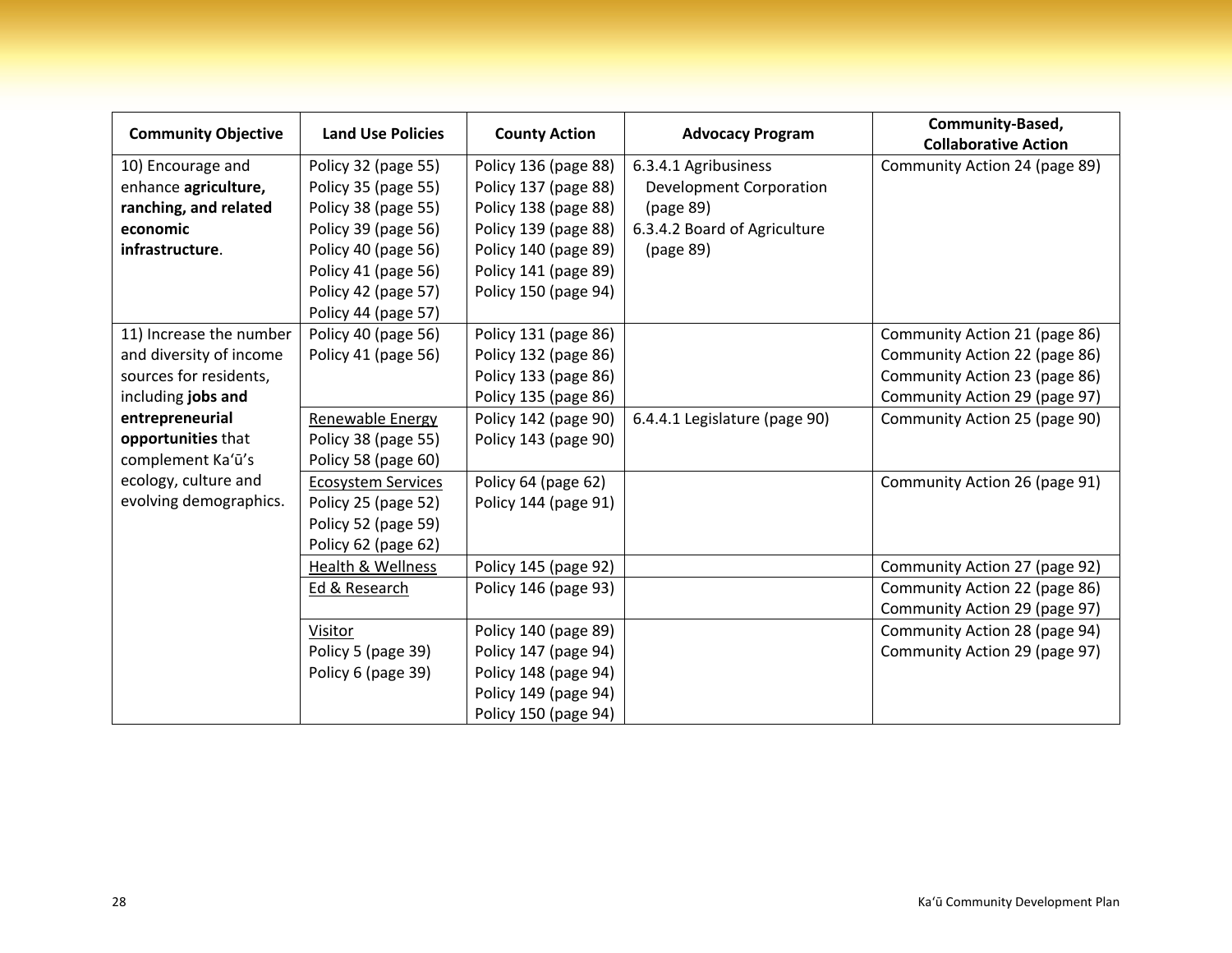| <b>Community Objective</b> | <b>Land Use Policies</b> | <b>County Action</b> | <b>Advocacy Program</b> | Community-Based,<br><b>Collaborative Action</b> |
|----------------------------|--------------------------|----------------------|-------------------------|-------------------------------------------------|
| 12) Establish or expand    | Policy 2 (page 38)       | Policy 139 (page 88) |                         | Community Action 23 (page 86)                   |
| retail, service, dining,   |                          | Policy 145 (page 92) |                         | Community Action 29 (page 97)                   |
| and entertainment          |                          |                      |                         |                                                 |
| centers in rural villages  |                          |                      |                         |                                                 |
| and towns capable of       |                          |                      |                         |                                                 |
| supporting Ka'ū-           |                          |                      |                         |                                                 |
| appropriate growth.        |                          |                      |                         |                                                 |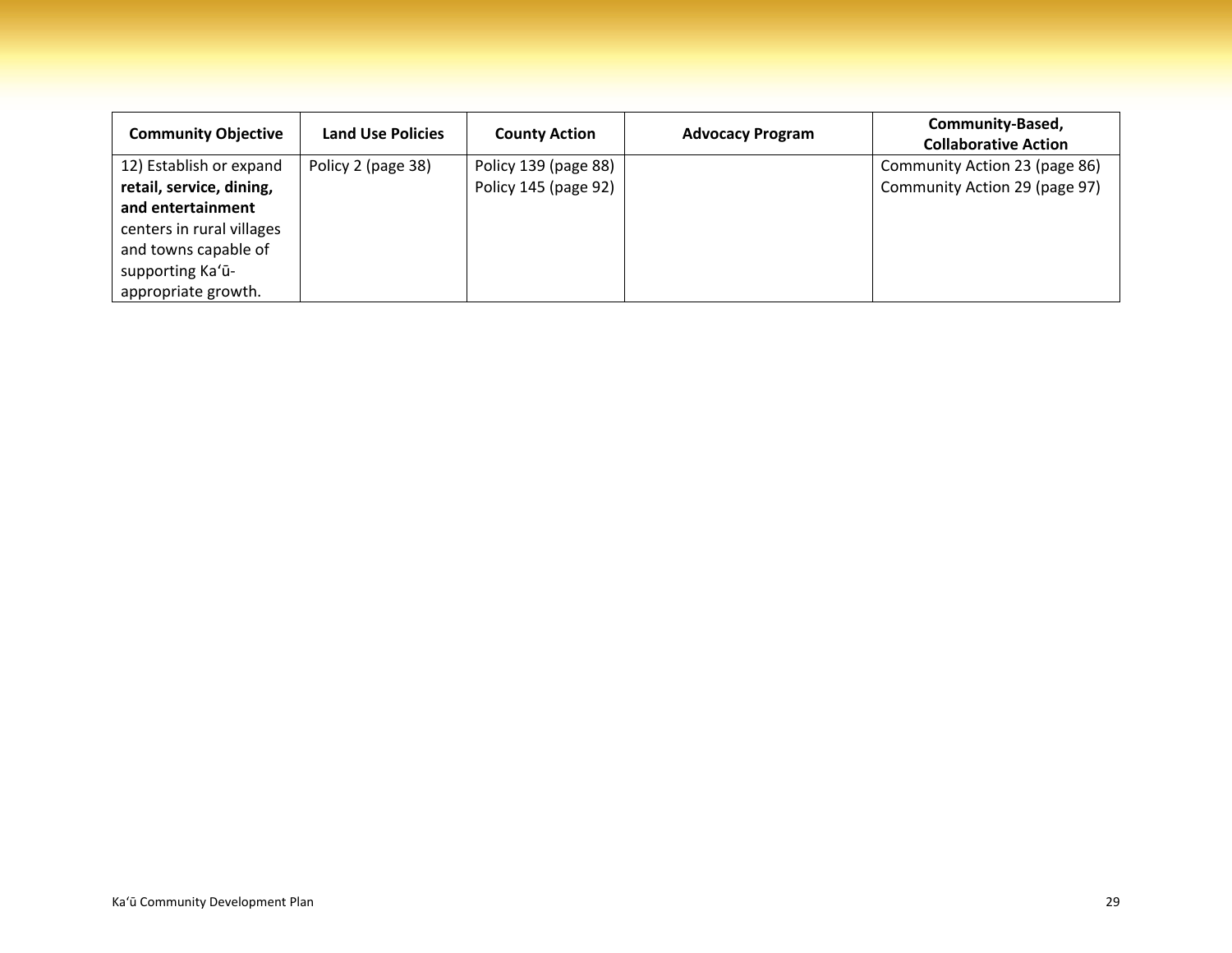#### **2.6.2 CDP Strategies by Place**

## **Table 2: CDP Strategies by Place (east to west)**

| <b>Place</b>       | <b>Land Use Policies</b> | <b>County Action</b> | <b>Advocacy Program</b>             | Community-Based,<br><b>Collaborative Action</b> |
|--------------------|--------------------------|----------------------|-------------------------------------|-------------------------------------------------|
|                    | Policy 1 (page 38)       | Policy 45 (page 57)  | 4.3.4.1 State Legislature (page 58) | Community Action 3 (page 51)                    |
|                    | Policy 32 (page 55)      | Policy 46 (page 57)  | 6.3.4.2 Board of Agriculture (page  | Community Action 15 (page 73)                   |
|                    | Policy 33 (page 55)      | Policy 47 (page 57)  | 89)                                 |                                                 |
|                    | Policy 34 (page 55)      | Policy 48 (page 58)  |                                     |                                                 |
|                    | Policy 35 (page 55)      | Policy 50 (page 58)  |                                     |                                                 |
| <b>Wood Valley</b> | Policy 36 (page 55)      | Policy 89 (page 72)  |                                     |                                                 |
|                    | Policy 38 (page 55)      | Policy 96 (page 75)  |                                     |                                                 |
|                    | Policy 40 (page 56)      | Policy 97 (page 75)  |                                     |                                                 |
|                    | Policy 42 (page 57)      | Policy 98 (page 75)  |                                     |                                                 |
|                    | Policy 44 (page 57)      | Policy 102 (page 77) |                                     |                                                 |
|                    |                          | Policy 104 (page 77) |                                     |                                                 |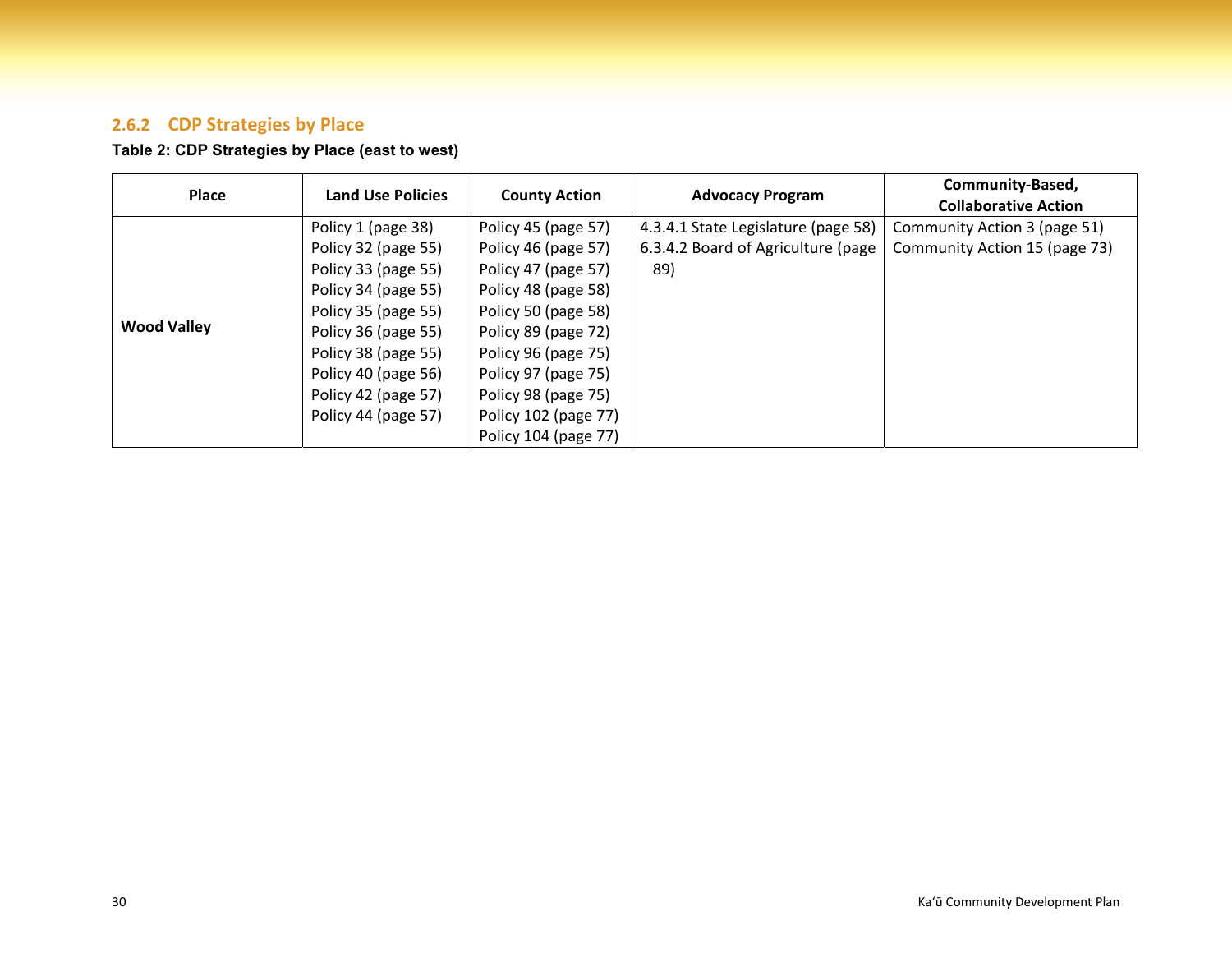| <b>Place</b> | <b>Land Use Policies</b> | <b>County Action</b> | <b>Advocacy Program</b>           | Community-Based,<br><b>Collaborative Action</b> |
|--------------|--------------------------|----------------------|-----------------------------------|-------------------------------------------------|
|              | Policy 1 (page 38)       | Policy 15 (page 40)  | 5.6.3.1 Hawai'i Health Systems    | Community Action 1 (page 41)                    |
|              | Policy 2 (page 38)       | Policy 17 (page 40)  | Corporation (page 79)             | Community Action 3 (page 51)                    |
|              | Policy 3 (page 39)       | Policy 19 (page 40)  | 5.9.3.2 Department of Education   | Community Action 7 (page 66)                    |
|              | Policy 4 (page 39)       | Policy 76 (page 66)  | (page 82)                         | Community Action 8 (page 66)                    |
|              | Policy 7 (page 39)       | Policy 77 (page 66)  | 5.9.3.3 State Libraries (page 82) | Community Action 10 (page 66)                   |
|              | Policy 8 (page 39)       | Policy 78 (page 66)  |                                   | Community Action 12 (page 66)                   |
|              | Policy 9 (page 39)       | Policy 89 (page 72)  |                                   | Community Action 15 (page 73)                   |
|              | Policy 39 (page 56)      | Policy 93 (page 74)  |                                   | Community Action 17 (page 80)                   |
|              | Policy 44 (page 57)      | Policy 97 (page 75)  |                                   |                                                 |
|              | Policy 69 (page 65)      | Policy 98 (page 75)  |                                   |                                                 |
|              | Policy 71 (page 65)      | Policy 99 (page 75)  |                                   |                                                 |
|              | Policy 72 (page 65)      | Policy 102 (page 77) |                                   |                                                 |
|              | Policy 73 (page 65)      | Policy 103 (page 77) |                                   |                                                 |
| Pāhala       | Policy 74 (page 66)      | Policy 104 (page 77) |                                   |                                                 |
|              | Policy 75 (page 66)      | Policy 110 (page 79) |                                   |                                                 |
|              |                          | Policy 111 (page 79) |                                   |                                                 |
|              |                          | Policy 112 (page 79) |                                   |                                                 |
|              |                          | Policy 114 (page 79) |                                   |                                                 |
|              |                          | Policy 115 (page 79) |                                   |                                                 |
|              |                          | Policy 116 (page 80) |                                   |                                                 |
|              |                          | Policy 117 (page 80) |                                   |                                                 |
|              |                          | Policy 118 (page 80) |                                   |                                                 |
|              |                          | Policy 119 (page 80) |                                   |                                                 |
|              |                          | Policy 120 (page 81) |                                   |                                                 |
|              |                          | Policy 122 (page 81) |                                   |                                                 |
|              |                          | Policy 123 (page 81) |                                   |                                                 |
|              |                          | Policy 125 (page 83) |                                   |                                                 |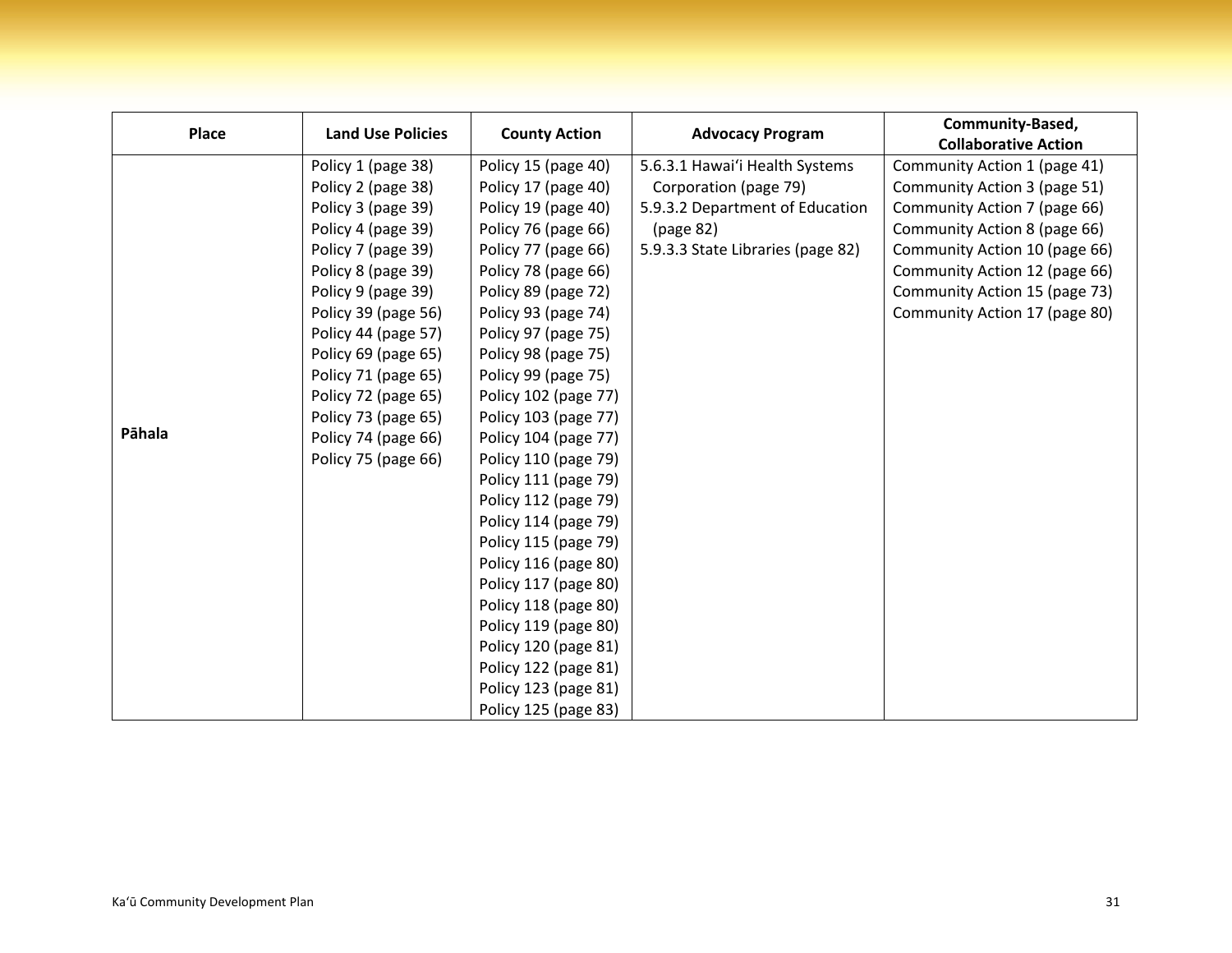| Place    | <b>Land Use Policies</b> | <b>County Action</b> | <b>Advocacy Program</b>         | Community-Based,              |
|----------|--------------------------|----------------------|---------------------------------|-------------------------------|
|          |                          |                      |                                 | <b>Collaborative Action</b>   |
|          | Policy 1 (page 38)       | Policy 22 (page 50)  | 4.2.4.1 Department of Land and  | Community Action 2 (page 51)  |
|          | Policy 5 (page 39)       | Policy 30 (page 54)  | Natural Resources (page 54)     | Community Action 3 (page 51)  |
|          | Policy 6 (page 39)       | Policy 59 (page 61)  | 4.6.4.4 Department of Health    | Community Action 4 (page 61)  |
|          | Policy 8 (page 39)       | Policy 60 (page 61)  | (page 63)                       | Community Action 5 (page 63)  |
|          | Policy 12 (page 40)      | Policy 76 (page 66)  | 4.6.4.7 Three Mountain Alliance | Community Action 6 (page 64)  |
|          | Policy 23 (page 52)      | Policy 85 (page 69)  | (TMA) (page 63)                 | Community Action 7 (page 66)  |
|          | Policy 24 (page 52)      | Policy 86 (page 69)  | 4.9.4.1 National Park Service   | Community Action 8 (page 66)  |
|          | Policy 25 (page 52)      | Policy 87 (page 69)  | (page 69)                       | Community Action 12 (page 66) |
|          | Policy 26 (page 52)      | Policy 88 (page 70)  | 4.9.4.2 Department of Land and  | Community Action 13 (page 68) |
|          | Policy 27 (page 52)      | Policy 89 (page 72)  | Natural Resources (page 69)     | Community Action 14 (page 70) |
| Punalu'u | Policy 28 (page 52)      | Policy 114 (page 79) |                                 | Community Action 28 (page 94) |
|          | Policy 29 (page 53)      | Policy 125 (page 83) |                                 | Community Action 29 (page 97) |
|          | Policy 53 (page 60)      | Policy 147 (page 94) |                                 |                               |
|          | Policy 54 (page 60)      | Policy 148 (page 94) |                                 |                               |
|          | Policy 55 (page 60)      |                      |                                 |                               |
|          | Policy 56 (page 60)      |                      |                                 |                               |
|          | Policy 62 (page 62)      |                      |                                 |                               |
|          | Policy 69 (page 65)      |                      |                                 |                               |
|          | Policy 70 (page 65)      |                      |                                 |                               |
|          | Policy 79 (page 67)      |                      |                                 |                               |
|          | Policy 80 (page 67)      |                      |                                 |                               |
|          | Policy 81 (page 67)      |                      |                                 |                               |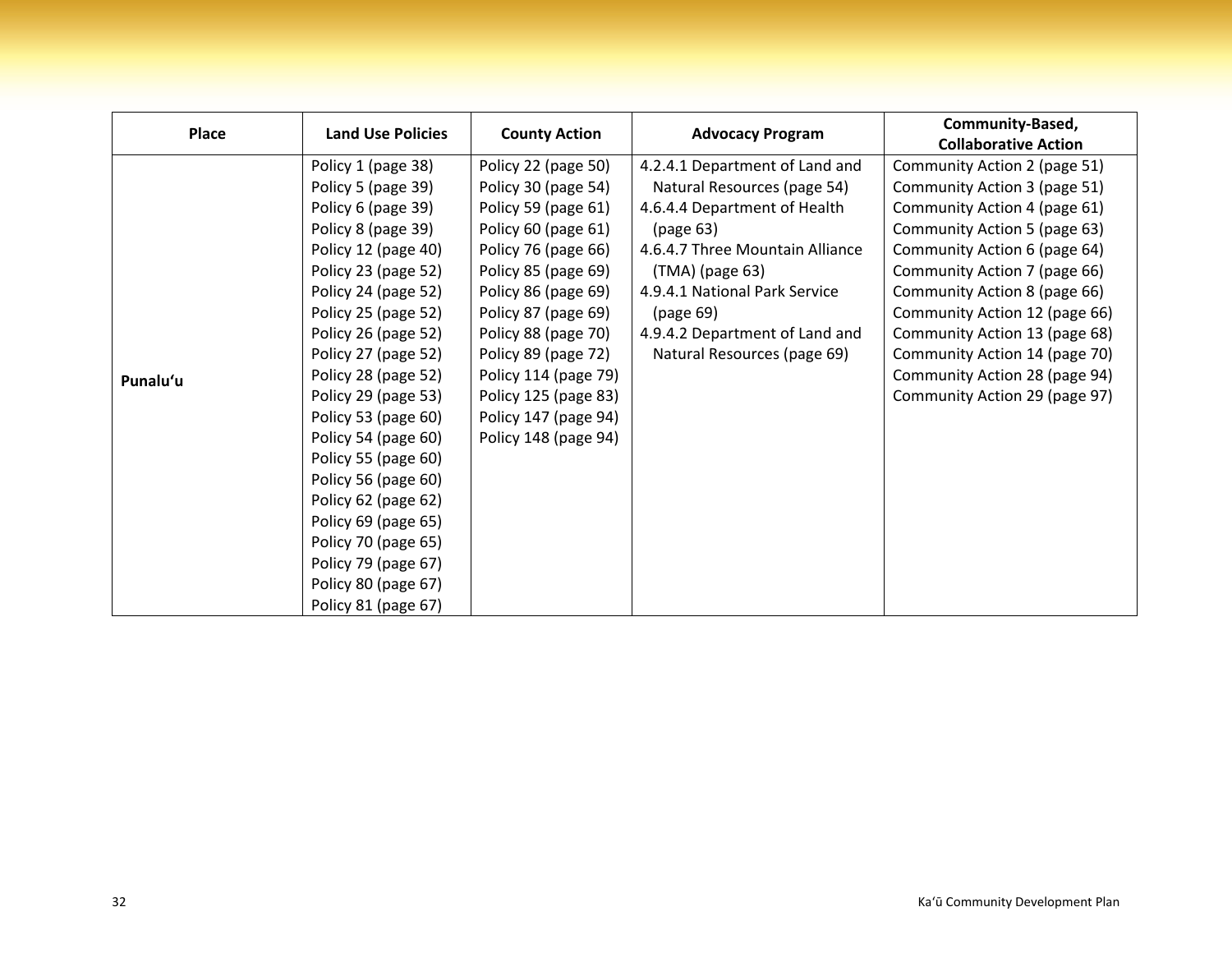| Place    | <b>Land Use Policies</b> | <b>County Action</b> | <b>Advocacy Program</b>           | Community-Based,              |
|----------|--------------------------|----------------------|-----------------------------------|-------------------------------|
|          |                          |                      |                                   | <b>Collaborative Action</b>   |
|          | Policy 1 (page 38)       | Policy 15 (page 40)  | 5.1.4.1 Department of             | Community Action 1 (page 41)  |
|          | Policy 2 (page 38)       | Policy 17 (page 40)  | <b>Accounting and General</b>     | Community Action 2 (page 51)  |
|          | Policy 3 (page 39)       | Policy 19 (page 40)  | Services, State of Hawai'i and    | Community Action 3 (page 51)  |
|          | Policy 4 (page 39        | Policy 22 (page 50)  | US Postal Service (page 73)       | Community Action 7 (page 66)  |
|          | Policy 7 (page 39)       | Policy 76 (page 66)  | 5.3.4.1 Department of             | Community Action 8 (page 66)  |
|          | Policy 8 (page 39)       | Policy 77 (page 66)  | Transportation (page 75)          | Community Action 9 (page 66)  |
|          | Policy 13 (page 40)      | Policy 89 (page 72)  | 5.6.3.1 Hawai'i Health Systems    | Community Action 10 (page 66) |
|          | Policy 39 (page 56)      | Policy 93 (page 74)  | Corporation (page 79)             | Community Action 12 (page 66) |
|          | Policy 44 (page 57)      | Policy 99 (page 75)  | 5.9.3.2 Department of Education   | Community Action 15 (page 73) |
|          | Policy 69 (page 65)      | Policy 101 (page 75) | (page 82)                         | Community Action 17 (page 80) |
|          | Policy 71 (page 65)      | Policy 103 (page 77) | 5.9.3.3 State Libraries (page 82) | Community Action 20 (page 83) |
|          | Policy 72 (page 65)      | Policy 110 (page 79) |                                   |                               |
| Nā'ālehu | Policy 73 (page 65)      | Policy 111 (page 79) |                                   |                               |
|          | Policy 74 (page 66)      | Policy 112 (page 79) |                                   |                               |
|          | Policy 75 (page 66)      | Policy 114 (page 79) |                                   |                               |
|          |                          | Policy 115 (page 79) |                                   |                               |
|          |                          | Policy 116 (page 80) |                                   |                               |
|          |                          | Policy 117 (page 80) |                                   |                               |
|          |                          | Policy 118 (page 80) |                                   |                               |
|          |                          | Policy 119 (page 80) |                                   |                               |
|          |                          | Policy 120 (page 81) |                                   |                               |
|          |                          | Policy 123 (page 81) |                                   |                               |
|          |                          | Policy 125 (page 83) |                                   |                               |
|          |                          | Policy 128 (page 83) |                                   |                               |
|          |                          | Policy 130 (page 83) |                                   |                               |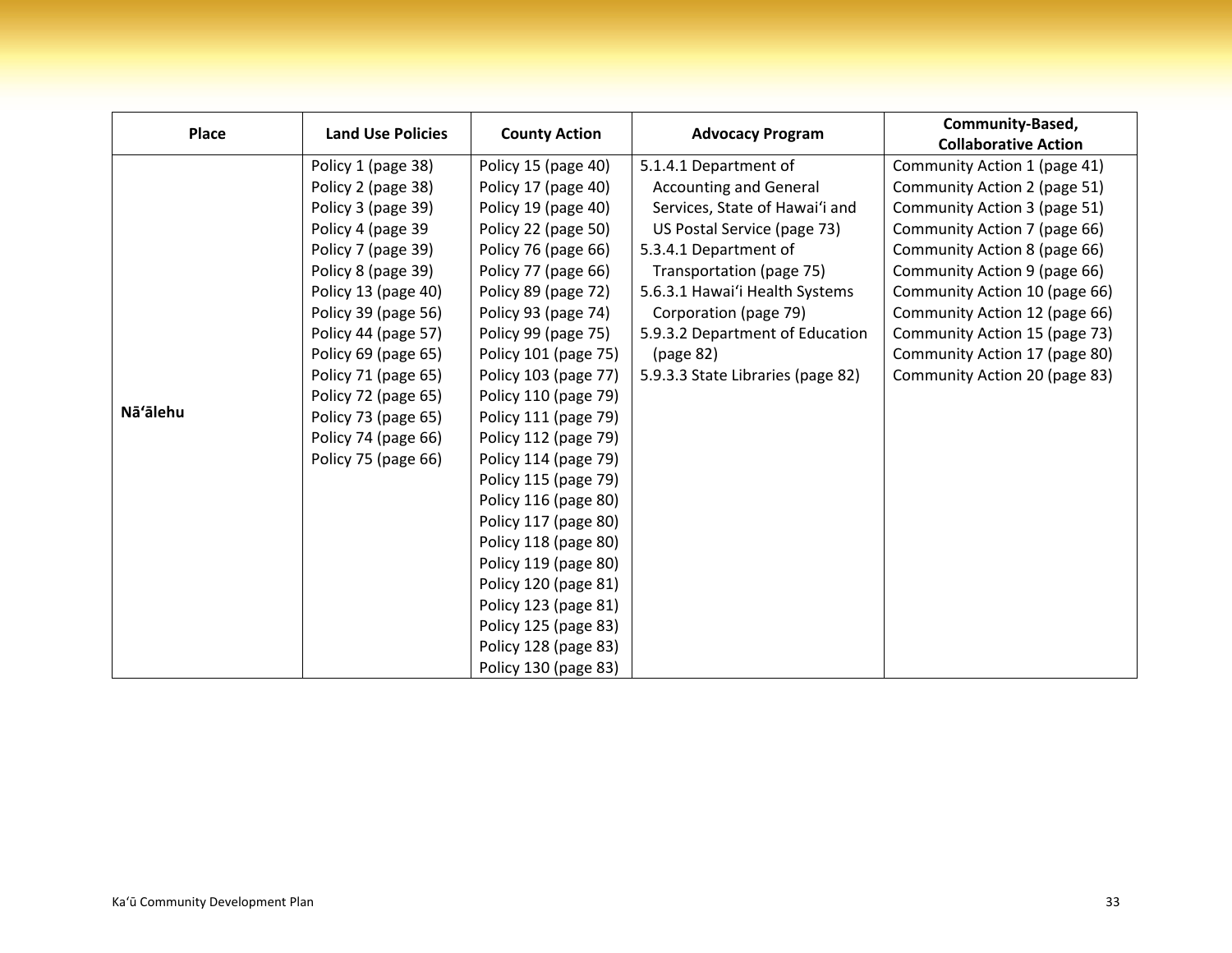| <b>Place</b>                                        | <b>Land Use Policies</b> | <b>County Action</b> | <b>Advocacy Program</b>             | Community-Based,              |
|-----------------------------------------------------|--------------------------|----------------------|-------------------------------------|-------------------------------|
|                                                     |                          |                      |                                     | <b>Collaborative Action</b>   |
|                                                     | Policy 1 (page 38)       | Policy 15 (page 40)  |                                     | Community Action 1 (page 41)  |
|                                                     | Policy 3 (page 39)       | Policy 19 (page 40)  |                                     | Community Action 3 (page 51)  |
|                                                     | Policy 7 (page 39)       | Policy 76 (page 66)  |                                     | Community Action 7 (page 66)  |
|                                                     | Policy 8 (page 39)       | Policy 77 (page 66)  |                                     | Community Action 8 (page 66)  |
|                                                     | Policy 39 (page 56)      | Policy 89 (page 72)  |                                     | Community Action 10 (page 66) |
| Wai'ōhinu                                           | Policy 69 (page 65)      | Policy 93 (page 74)  |                                     | Community Action 12 (page 66) |
|                                                     | Policy 71 (page 65)      | Policy 96 (page 75)  |                                     | Community Action 15 (page 73) |
|                                                     | Policy 72 (page 65)      | Policy 99 (page 75)  |                                     |                               |
|                                                     | Policy 73 (page 65)      | Policy 101 (page 75) |                                     |                               |
|                                                     | Policy 74 (page 66)      | Policy 123 (page 81) |                                     |                               |
|                                                     | Policy 75 (page 66)      | Policy 125 (page 83) |                                     |                               |
| <b>Green Sands</b>                                  | Policy 1 (page 38)       | Policy 18 (page 40)  | 4.3.4.1 State Legislature (page 58) | Community Action 1 (page 41)  |
|                                                     | Policy 7 (page 39)       | Policy 19 (page 40)  |                                     | Community Action 16 (page 76) |
|                                                     | Policy 37 (page 55)      | Policy 49 (page 58)  |                                     |                               |
|                                                     | Policy 39 (page 56)      | Policy 51 (page 58)  |                                     |                               |
|                                                     | Policy 40 (page 56)      | Policy 91 (page 72)  |                                     |                               |
|                                                     | Policy 41 (page 56)      | Policy 92 (page 72)  |                                     |                               |
|                                                     |                          | Policy 96 (page 75)  |                                     |                               |
|                                                     |                          | Policy 105 (page 77) |                                     |                               |
|                                                     |                          | Policy 114 (page 79) |                                     |                               |
|                                                     |                          | Policy 118 (page 80) |                                     |                               |
| <b>Discovery Harbour &amp;</b><br><b>Mark Twain</b> | Policy 1 (page 38)       | Policy 18 (page 40)  | 4.3.4.1 State Legislature (page 58) | Community Action 1 (page 41)  |
|                                                     | Policy 7 (page 39)       | Policy 19 (page 40)  |                                     | Community Action 16 (page 76) |
|                                                     | Policy 8 (page 39)       | Policy 49 (page 58)  |                                     |                               |
|                                                     | Policy 37 (page 55)      | Policy 51 (page 58)  |                                     |                               |
|                                                     | Policy 39 (page 56)      | Policy 91 (page 72)  |                                     |                               |
|                                                     | Policy 40 (page 56)      | Policy 92 (page 72)  |                                     |                               |
|                                                     | Policy 41 (page 56)      | Policy 96 (page 75)  |                                     |                               |
|                                                     |                          | Policy 105 (page 77) |                                     |                               |
|                                                     |                          | Policy 114 (page 79) |                                     |                               |
|                                                     |                          | Policy 118 (page 80) |                                     |                               |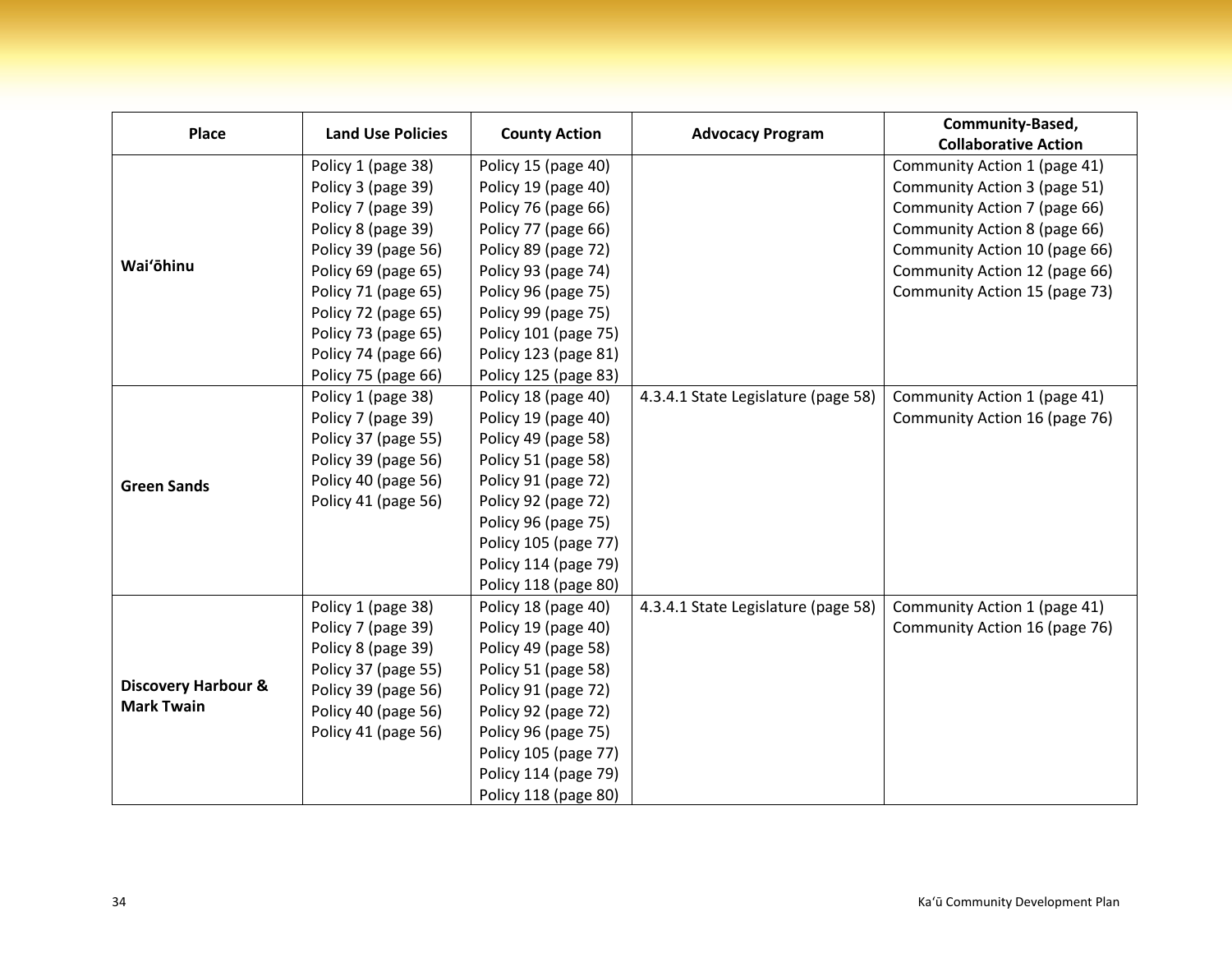| <b>Place</b>       | <b>Land Use Policies</b> | <b>County Action</b> | <b>Advocacy Program</b>         | Community-Based,              |
|--------------------|--------------------------|----------------------|---------------------------------|-------------------------------|
|                    |                          |                      |                                 | <b>Collaborative Action</b>   |
|                    | Policy 1 (page 38)       | Policy 30 (page 54)  | 4.3.4.1 State Legislature (page | Community Action 3 (page 51)  |
|                    | Policy 7 (page 39)       | Policy 47 (page 57)  | 58)                             | Community Action 4 (page 61)  |
|                    | Policy 12 (page 40)      | Policy 48 (page 58)  | 4.6.4.6 Department of Hawaiian  | Community Action 5 (page 63)  |
|                    | Policy 23 (page 52)      | Policy 50 (page 58)  | Home Lands (page 63)            | Community Action 7 (page 66)  |
|                    | Policy 24 (page 52)      | Policy 59 (page 61)  | 4.9.4.1 National Park Service   | Community Action 8 (page 66)  |
|                    | Policy 25 (page 52)      | Policy 60 (page 61)  | (page 69)                       | Community Action 12 (page 66) |
|                    | Policy 26 (page 52)      | Policy 76 (page 66)  | 4.9.4.2 Department of Land and  | Community Action 13 (page 68) |
|                    | Policy 27 (page 52)      | Policy 85 (page 69)  | Natural Resources (page 69)     | Community Action 14 (page 70) |
| <b>South Point</b> | Policy 28 (page 52)      | Policy 86 (page 69)  | 5.2.3.1 Department of Hawaiian  | Community Action 15 (page 73) |
|                    | Policy 29 (page 53)      | Policy 87 (page 69)  | Homelands (DHHL) (page 74)      |                               |
|                    | Policy 32 (page 55)      | Policy 89 (page 72)  |                                 |                               |
|                    | Policy 33 (page 55)      | Policy 93 (page 74)  |                                 |                               |
|                    | Policy 34 (page 55)      | Policy 96 (page 75)  |                                 |                               |
|                    | Policy 35 (page 55)      | Policy 114 (page 79) |                                 |                               |
|                    | Policy 36 (page 55)      |                      |                                 |                               |
|                    | Policy 38 (page 55)      |                      |                                 |                               |
|                    | Policy 40 (page 56)      |                      |                                 |                               |
|                    | Policy 42 (page 57)      |                      |                                 |                               |
|                    | Policy 53 (page 60)      |                      |                                 |                               |
|                    | Policy 54 (page 60)      |                      |                                 |                               |
|                    | Policy 55 (page 60)      |                      |                                 |                               |
|                    | Policy 56 (page 60)      |                      |                                 |                               |
|                    | Policy 69 (page 65)      |                      |                                 |                               |
|                    | Policy 70 (page 65)      |                      |                                 |                               |
|                    | Policy 79 (page 67)      |                      |                                 |                               |
|                    | Policy 80 (page 67)      |                      |                                 |                               |
|                    | Policy 81 (page 67)      |                      |                                 |                               |